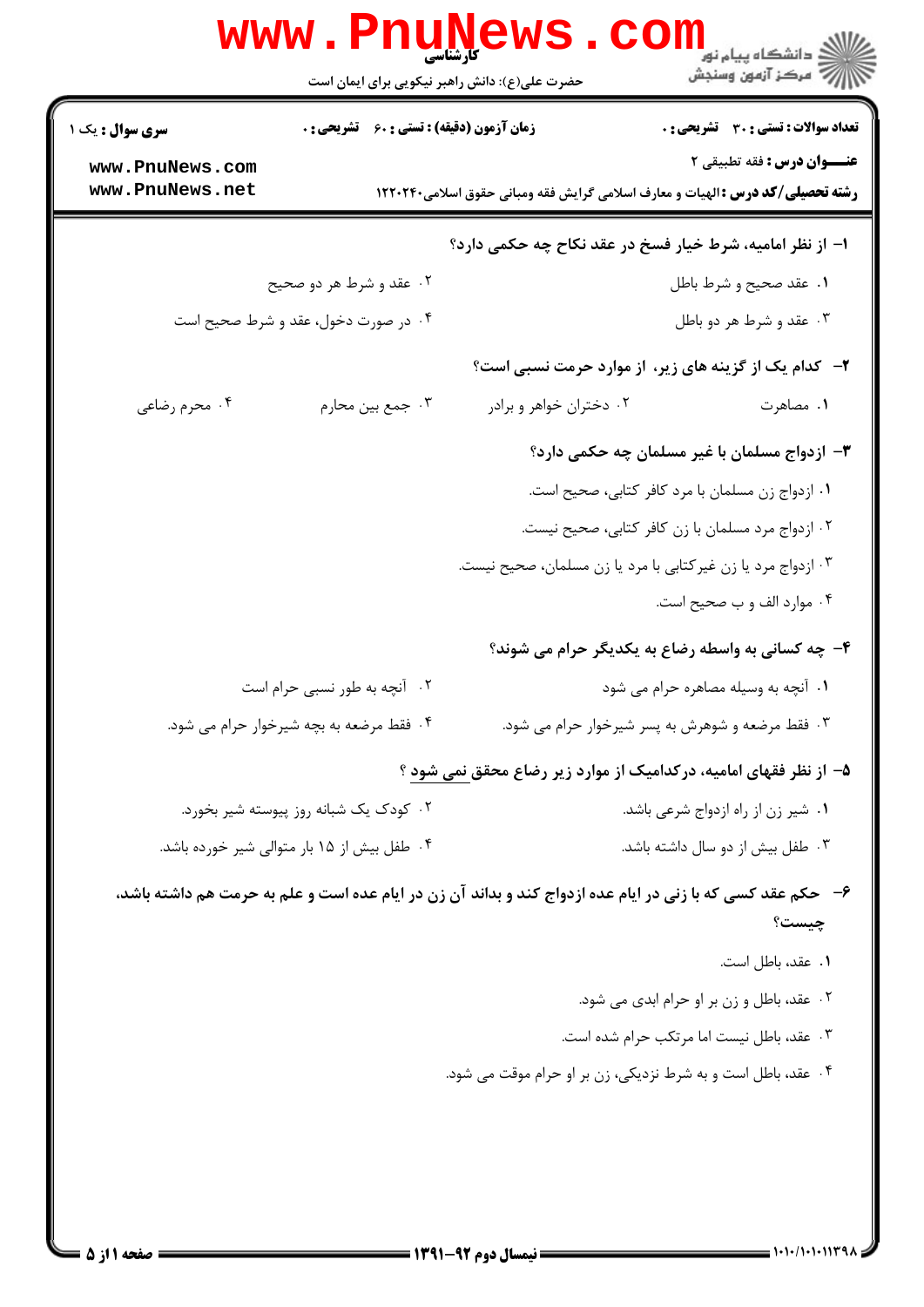| ر دانشڪاه پيام نور<br>ا∛ مرڪز آزمون وسنڊش                                                                                                                          | <b>www.PnuNe</b><br><b>کارشناسی</b><br>حضرت علی(ع): دانش راهبر نیکویی برای ایمان است            |                                                              |
|--------------------------------------------------------------------------------------------------------------------------------------------------------------------|-------------------------------------------------------------------------------------------------|--------------------------------------------------------------|
| <b>تعداد سوالات : تستی : 30 ٪ تشریحی : 0</b><br>عنــوان درس: فقه تطبيقي ٢<br><b>رشته تحصیلی/کد درس :</b> الهیات و معارف اسلامی گرایش فقه ومبانی حقوق اسلامی۱۲۲۰۲۴۰ | <b>زمان آزمون (دقیقه) : تستی : 60 ٪ تشریحی : 0</b>                                              | <b>سری سوال : ۱ یک</b><br>www.PnuNews.com<br>www.PnuNews.net |
| ۷- از نظر فقهای امامیه، عقد در حال احرام با توجه به علم و جهل به حرمت، چه حکمی دارد؟                                                                               |                                                                                                 |                                                              |
| ۰۱ در هر صورت، چه باعلم و چه با جهل ، حرمت ابدی حاصل می شود.                                                                                                       |                                                                                                 |                                                              |
| ۰۲ در هر صورت، چه باعلم و چه با جهل، حرمت موقت حاصل می شود.                                                                                                        |                                                                                                 |                                                              |
| ۰۳ در صورت علم، حرمت ابدی و در صورت جهل، حرمت موقت حاصل می شود.                                                                                                    |                                                                                                 |                                                              |
| ۰۴ در صورت علم، حرمت موقت و در صورت جهل، حرمت ابدی حاصل می شود.                                                                                                    |                                                                                                 |                                                              |
| ۸–۔ از نظر اکثر فقهای امامیه، ولایت بر نکاح از آن کیست؟                                                                                                            |                                                                                                 |                                                              |
| ٠١ در بكر، ولايت با پدر و در ثيب، پدر ولايت ندارد.                                                                                                                 |                                                                                                 |                                                              |
| ۰۲ زن بالغ رشید، بکر یا ثیب، حق هر گونه تصمیم گیری را دارد.                                                                                                        |                                                                                                 |                                                              |
| ٠٣ زن بالغ رشيد، بكر يا ثيب، ولايت با پدر است.                                                                                                                     |                                                                                                 |                                                              |
| ۰۴ زن بالغ رشید ثیب، ولایت دارد ولی بکر ولایت ندارد.                                                                                                               |                                                                                                 |                                                              |
| ۹- نظر امامیه در مورد کفائت چیست؟                                                                                                                                  |                                                                                                 |                                                              |
| ۰۱ برابری در دین                                                                                                                                                   | ۰۲ برابری در دین و حریت                                                                         |                                                              |
| ۰۳ برابری در دین و مال                                                                                                                                             | ۰۴ برابری در مال، نسب و دین                                                                     |                                                              |
| ۱۰– چه چیز، قابلیت مهریه واقع شدن را دارد؟                                                                                                                         |                                                                                                 |                                                              |
| ٠١ فقط عين                                                                                                                                                         | ۰۲ منفعت                                                                                        |                                                              |
| ۰۳ پول                                                                                                                                                             | ۰۴ هرچه مالیت داشته باشد                                                                        |                                                              |
| ا1−  مهر المثل عبارت است از:                                                                                                                                       |                                                                                                 |                                                              |
| ٠١ مهر زنان پيامبر.                                                                                                                                                |                                                                                                 |                                                              |
| ۰۲ مهری که تعیین شده باشد.                                                                                                                                         |                                                                                                 |                                                              |
| ۰۳ مهري كه زنان هم رتبه و هم شان با زن دريافت كرده اند.                                                                                                            |                                                                                                 |                                                              |
|                                                                                                                                                                    | ۰۴ مهری که از طرف شوهر به زنی که قبل از نزدیکی طلاق داده و مهر او تعیین نشده است، تعلق می گیرد. |                                                              |
| <b>۱۲</b> - اصطلاح تاجیل در مهر به چه معناست؟                                                                                                                      |                                                                                                 |                                                              |
| ۰۱ تعیین کردن مدت برای پرداخت مهریه                                                                                                                                | ۰۲ فوري بودن پرداخت مهريه                                                                       |                                                              |
| ۰۳ لازم الوفا بودن مهريه                                                                                                                                           | ۰۴ تعیین کردن مهریه                                                                             |                                                              |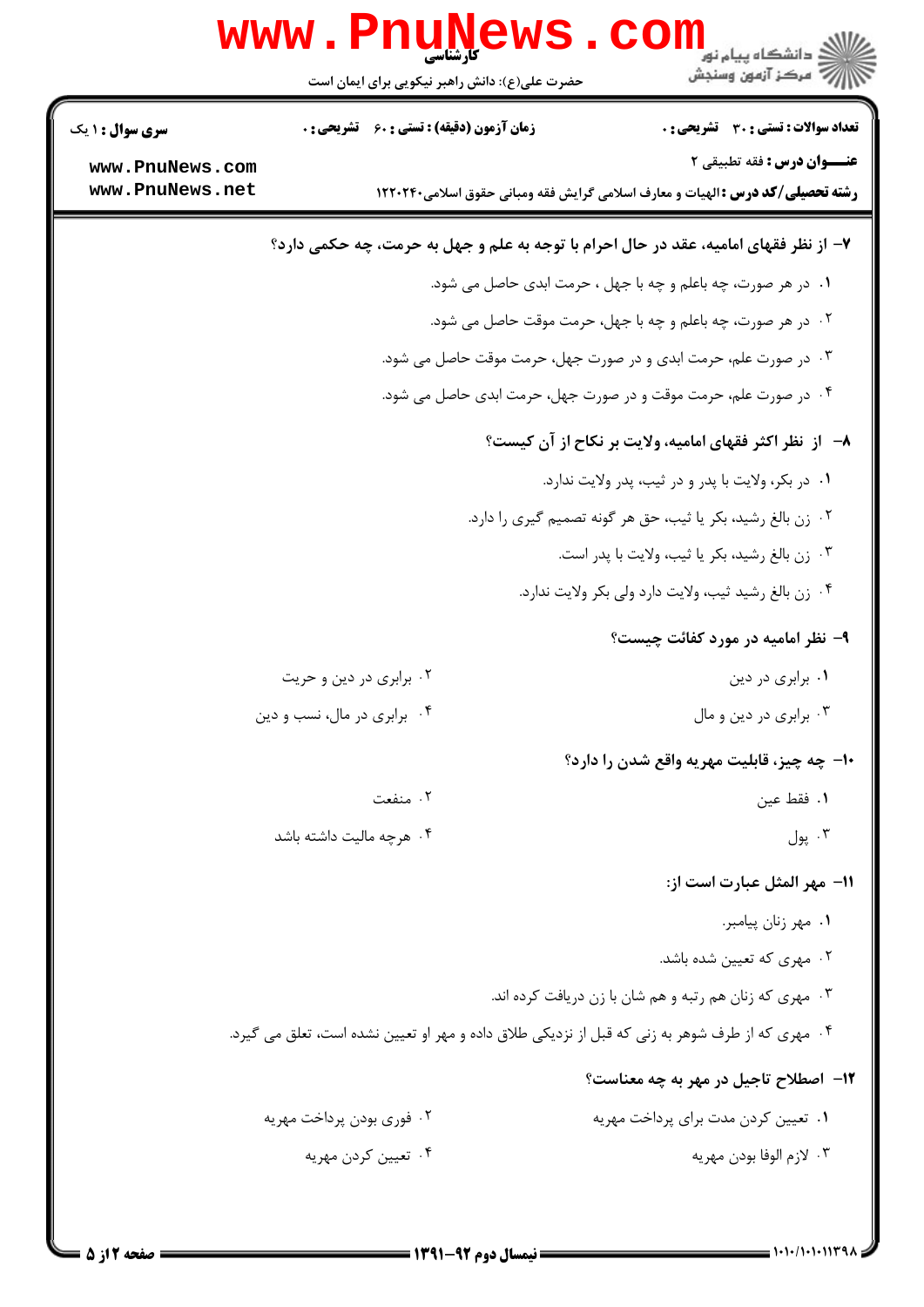| <b>سری سوال : ۱ یک</b>                        | زمان آزمون (دقیقه) : تستی : 60 ٪ تشریحی : 0 |                                                                                       | <b>تعداد سوالات : تستی : 30 ٪ تشریحی : 0</b>        |  |
|-----------------------------------------------|---------------------------------------------|---------------------------------------------------------------------------------------|-----------------------------------------------------|--|
| www.PnuNews.com<br>www.PnuNews.net            |                                             | <b>رشته تحصیلی/کد درس :</b> الهیات و معارف اسلامی گرایش فقه ومبانی حقوق اسلامی۱۲۲۰۲۴۰ | عنــوان درس: فقه تطبیقی ۲                           |  |
|                                               |                                             |                                                                                       | <b>۱۳</b> – در چه زمان نصف مهر، به زن تعلق می گیرد؟ |  |
|                                               | ۰۲ وقوع طلاق قبل از نزديكي.                 |                                                                                       | ۰۱ وقوع طلاق بعد از نزدیکی.                         |  |
|                                               | ۰۴ وقوع طلاق به درخواست مرد بعد از نزدیکی.  |                                                                                       | ۰۳ وقوع طلاق به درخواست زن بعد از نزدیکی.           |  |
|                                               |                                             | ۱۴- حکم تلقیح با دستگاه چیست؟ در صورت تلقیح با دستگاه، فرزند به چه کسی منتسب می شود؟  |                                                     |  |
|                                               | ۰۲ جایز، به شوهر منتسب می شود و شرعی است.   |                                                                                       | ٠١ حرام، به مادر منتسب مي شود و غير شرعي است.       |  |
|                                               | ۰۴ حرام، به مادر منتسب می شود و شرعی است.   |                                                                                       | ۰۳ حرام، به صاحب نطفه منتسب می شود و غیر شرعی.      |  |
|                                               |                                             |                                                                                       | ۱۵– کدام یک از عبارات زیر صحیح است؟                 |  |
| ۰۲ زن مطلقه در طلاق رجعی، مستحق نفقه می باشد. |                                             |                                                                                       | ٠١ زن ناشزه، مستحق نفقه مي باشد.                    |  |
| ۰۴ زن مطلقه در طلاق بائن، مستحق نفقه می باشد. |                                             |                                                                                       | ۰۳ در مورد فسخ عقد نکاح، زن مستحق نفقه می باشد.     |  |
|                                               |                                             | ۱۶- نفقه زن به واسطه چه چیز، بر شوهر واجب می شود؟ شرط آن چیست؟                        |                                                     |  |
|                                               | ۲. عقد دائم، ناشزه بودن                     |                                                                                       | ٠١. نكاح موقت، تمكين                                |  |
|                                               | ۰۴ نکاح موقت، ناشزه بودن                    |                                                                                       | ۰۳ عقد دائم، تمکین                                  |  |
|                                               |                                             |                                                                                       | ١٧- از اركان طلاق چيست؟ طلاق مكره چگونه است؟        |  |
|                                               | ۲ . قصد طلاق دهنده، صحیح است.               |                                                                                       | ٠١. شاهد گرفتن، صحيح نيست.                          |  |
|                                               | ۰۴ عقل طلاق دهنده، صحیح نیست.               |                                                                                       | ۰۳ بلوغ طلاق دهنده، صحيح است.                       |  |
|                                               |                                             |                                                                                       | <b>۱۸- طلاق چه کسانی، با ولی آنان است</b> ؟         |  |
| ۰۴ مست                                        | ۰۳ صغیر                                     | ۰۲ مجنون                                                                              | ۰۱ سفیه                                             |  |
|                                               |                                             | ۱۹- کدام یک از گزینه های زیر، از شرایط مطلقه شدن زن نمی باشد؟                         |                                                     |  |
| ۰۴ پاکی از حیض                                | ۰۳ دائمی بودن ازدواج                        | ۰۲ موقتی بودن ازدواج                                                                  | ۰۱ زوجیت                                            |  |
|                                               |                                             | ۲۰- از نظر شیعه، کدام صیغه را می توان برای طلاق به کار برد؟                           |                                                     |  |
| ۰۴ انت طالق                                   | ۰۳ انت مسرحه                                | ٠٢ انت مطلقه                                                                          | ۰۱ انت طلاق                                         |  |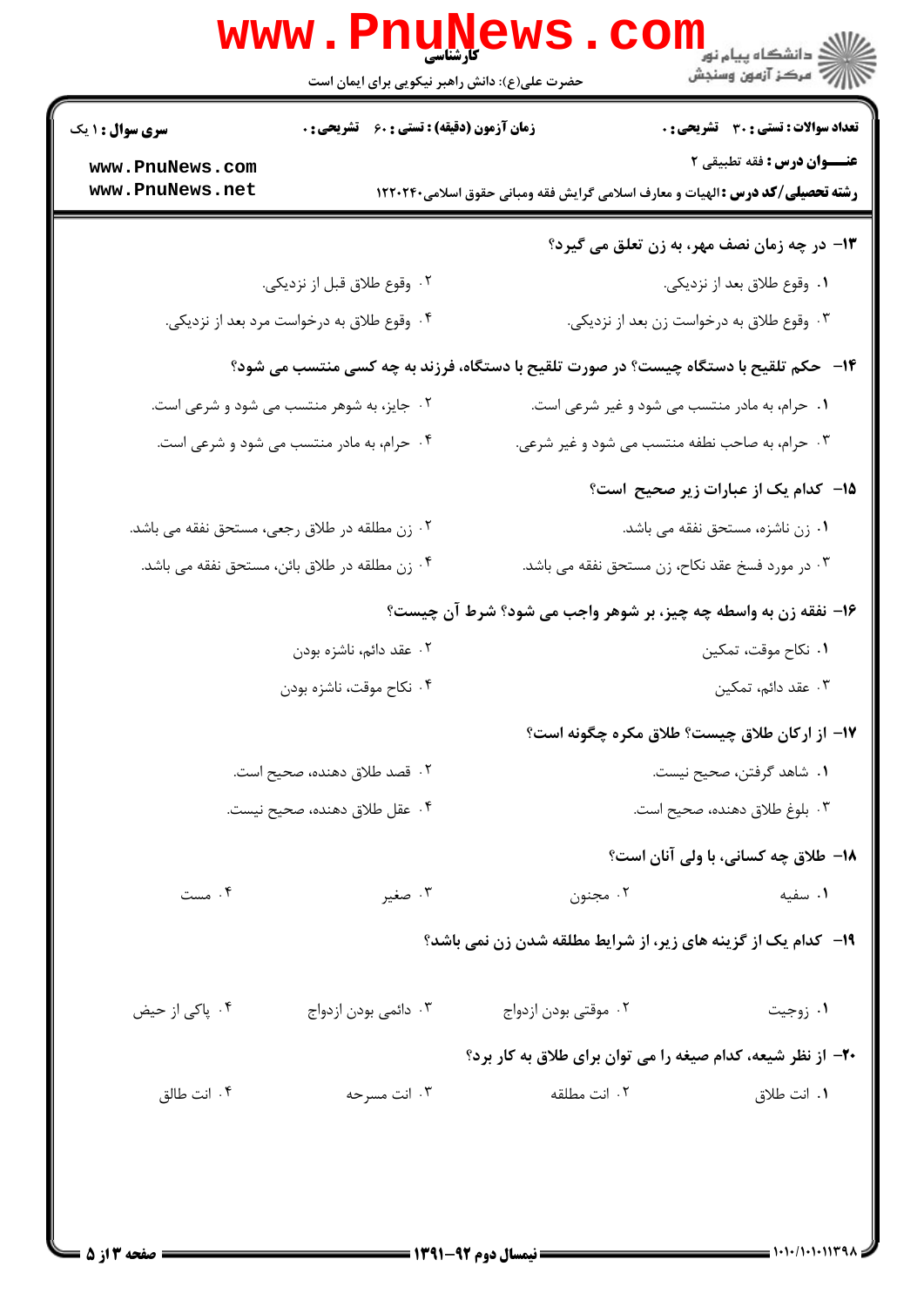|                                                  | <b>www.PnuNews</b>                                                             |                                                                     |                                                                                                                    |
|--------------------------------------------------|--------------------------------------------------------------------------------|---------------------------------------------------------------------|--------------------------------------------------------------------------------------------------------------------|
|                                                  | حضرت علی(ع): دانش راهبر نیکویی برای ایمان است                                  |                                                                     | اران دانشگاه پيام نور<br>ا∭ مرکز آزمون وسنجش                                                                       |
| <b>سری سوال : ۱ یک</b>                           | زمان آزمون (دقیقه) : تستی : 60 ٪ تشریحی : 0                                    |                                                                     | تعداد سوالات : تستى : 30 - تشريحي : 0                                                                              |
| www.PnuNews.com<br>www.PnuNews.net               |                                                                                |                                                                     | عنــوان درس: فقه تطبيقي ٢<br><b>رشته تحصیلی/کد درس :</b> الهیات و معارف اسلامی گرایش فقه ومبانی حقوق اسلامی۱۲۲۰۲۴۰ |
|                                                  |                                                                                |                                                                     | <b>۲۱</b> – نظر امامیه در خصوص اشهاد بر طلاق چیست؟                                                                 |
|                                                  | ۰۲ حضور دو شاهد عادل مرد، الزامی است.                                          |                                                                     | ۰۱ حضور دو شاهد الزامی نیست.                                                                                       |
| ۰۴ حضور شاهد عادل، مرد یا زن، یا جماعت کافی است. |                                                                                |                                                                     | ۰۳ حضور دو شاهد عادل، مرد یا زن، مستحب است.                                                                        |
|                                                  |                                                                                |                                                                     | ٢٢- طلاق بائن، رجعي و عدي، چگونه طلاقي است؟                                                                        |
| ۰۴ طلاق واجب                                     | ۰۳ طلاق حرام                                                                   | ٢. طلاق بدعت                                                        | ٠١ طلاق سنت                                                                                                        |
|                                                  |                                                                                |                                                                     | ۲۳- طلاق زنی که به او نزدیکی نشده، خلع و مبارات به ترتیب چگونه طلاقی است؟                                          |
| ۰۴ رجعی، رجعی و رجعی                             | ۰۳ رجعي، بائن و بائن                                                           | ۰۲ بائن، بائن و بائن                                                | ۱. بائن، رجعي و رجعي                                                                                               |
|                                                  |                                                                                |                                                                     | ۲۴- طلاق مردی که همسر خود ا رایلاء یا ظهار کرده، چه نوع طلاقی است؟                                                 |
| ۰۴ طلاق سنی                                      | ۰۳ طلاق مستحب                                                                  | ۰۲ طلاق مکروه                                                       | ٠١ طلاق واجب                                                                                                       |
|                                                  |                                                                                |                                                                     | ۲۵– کدام یک از گزینه های زیر بیانگر طلاق خلع می باشد؟                                                              |
|                                                  |                                                                                | ۰۱ طلاق به پیشنهاد زن، به علت نفرت از شوهر، در عوض فدیه از جانب زن. |                                                                                                                    |
|                                                  | ۰۲ طلاق به پیشنهاد زن، به علت ناسازگاری بین زن و شوهر، در عوض فدیه از جانب زن. |                                                                     |                                                                                                                    |
|                                                  | ۰۳ طلاق به پیشنهاد مرد، به علت نفرت مرد از زن، در عوض فدیه از جانب شوهر.       |                                                                     |                                                                                                                    |
|                                                  |                                                                                |                                                                     | ۰۴ طلاق در صورت انزجار دو طرف از یکدیگر بدون فدیه.                                                                 |
|                                                  |                                                                                |                                                                     | <b>۲۶- رجوع با کدام گزینه صورت می گیرد؟</b>                                                                        |
| ۰۴ اشاره                                         | ۰۳ لفظ و فعل                                                                   | ۰۲ فعل                                                              | ١. لفظ                                                                                                             |
|                                                  |                                                                                |                                                                     | ۲۷– از نظر فقهای امامیه، عده زن حامله در صورت سقط جنین چه مدت است؟                                                 |
|                                                  |                                                                                |                                                                     | ٠١. به مجرد سقط جنين، از عده خارج مي شود.                                                                          |
|                                                  |                                                                                | ۰۲ به مجرد سقط جنین، در صورت تام الخلقه بودن از عده خارج می شود.    |                                                                                                                    |
|                                                  | ۰۳ بعد از سقط جنین، به مدت سه طهر عده نگه می دارد.                             |                                                                     |                                                                                                                    |
|                                                  |                                                                                |                                                                     | ۰۴ بعد از سقط جنین، به مدت دو طهر عده نگه می دارد.                                                                 |
|                                                  |                                                                                |                                                                     | <b>۲۸</b> - عده وفات برای زن آزاد، چه مدت است؟                                                                     |
| ۰۴ چهار ماه و ده روز                             | ۰۳ دو طهر                                                                      | ۰۲ سه ماه و ده روز                                                  | ۰۱ سه طهر                                                                                                          |
|                                                  |                                                                                |                                                                     |                                                                                                                    |